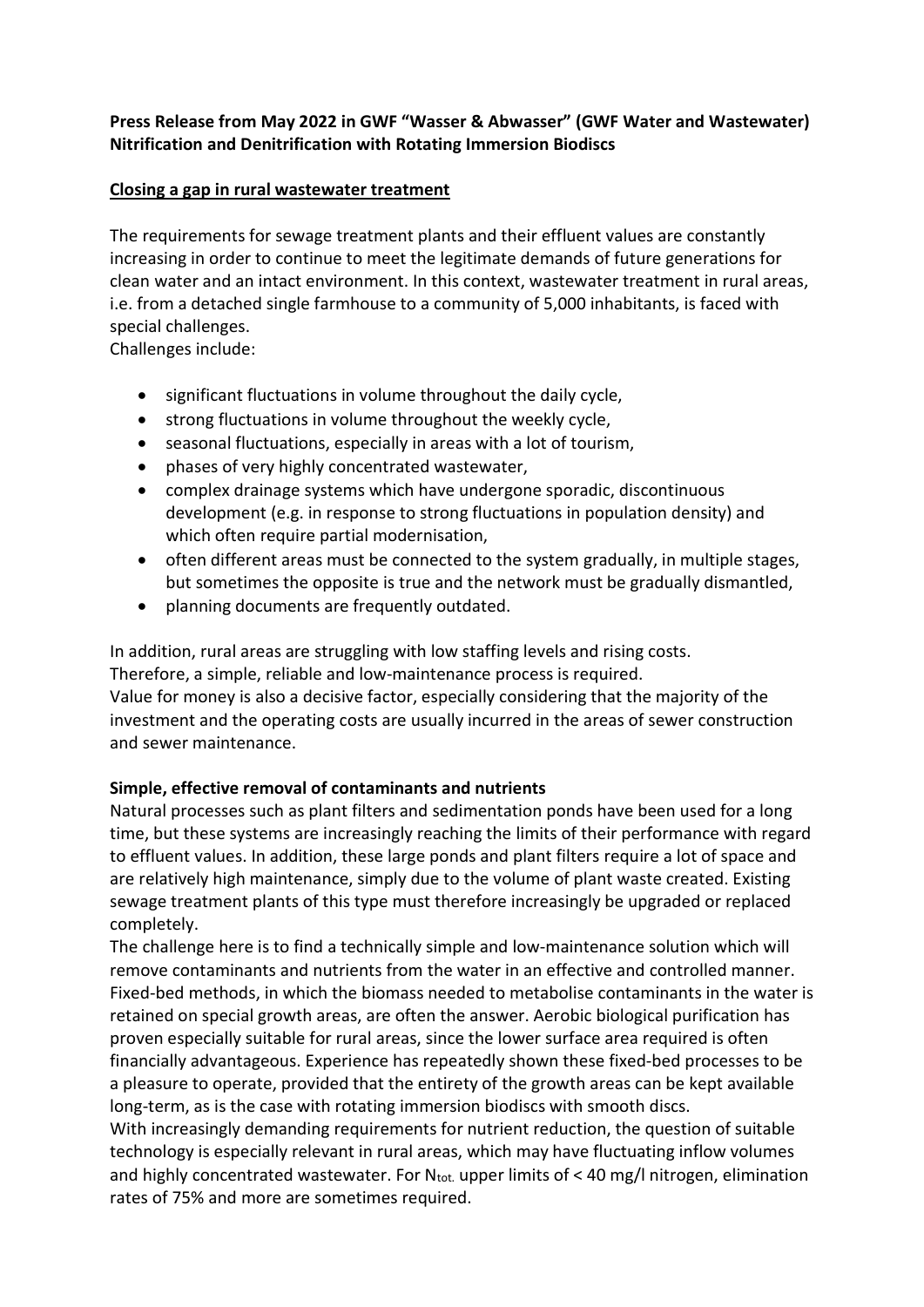Therefore, in rural areas there is an increasing demand for reliable denitrification solutions which also allow for largely autonomous operation due to low staffing levels. During denitrification, nitrate ions (NO<sub>3</sub>-N) which were formed during nitrification are broken down into elemental atmospheric nitrogen  $(N_2)$  during the anoxic process. By adjusting the recirculation rate, denitrification performance can be increased according to the following formula: "Degradation performance =  $n / n + 1$ " [n = recirculation rate] This produces a curve which asymptotically approximates a limit value (Figure 1). Accordingly, an increase in recirculation is usually only expedient up to a recirculation ratio of 4, also with regard to the available carbon source and the energy consumption required. In the activated sludge process popular in larger plants, nitrification and denitrification take place in tanks in which either the wastewater is pumped around or an aeration system is intermittently switched on and off. However, the regulation of this process is normally costly and complex. Both the initial investment costs and the maintenance costs required for the measurement and control technology are high and significant demands are placed on the personnel. The energy costs are also comparatively high, since, in comparison with fixed-bed methods, the sludge content is proportionately lower and accordingly much more water has to be kept in motion. In addition, an activation system relies on the biology from the secondary sedimentation basin being returned to the process as re-circulated sludge. The strongly fluctuating volumes and changing concentrations often prevalent in rural areas therefore pose the risk that the biology could be washed out. In addition, the activation process requires the flake to be kept in a constant state of suspension through pumping or aeration, which further explains the high energy requirement of this process.

Due to their naturally low-maintenance and energy-saving design, fixed-bed systems such as rotating immersion biodiscs are therefore the more attractive solution for denitrification in rural areas.





Average loads of  $N_{\text{tot}}$  from of inlet and outlet; Plant "Kleinfurra" (Thüringen).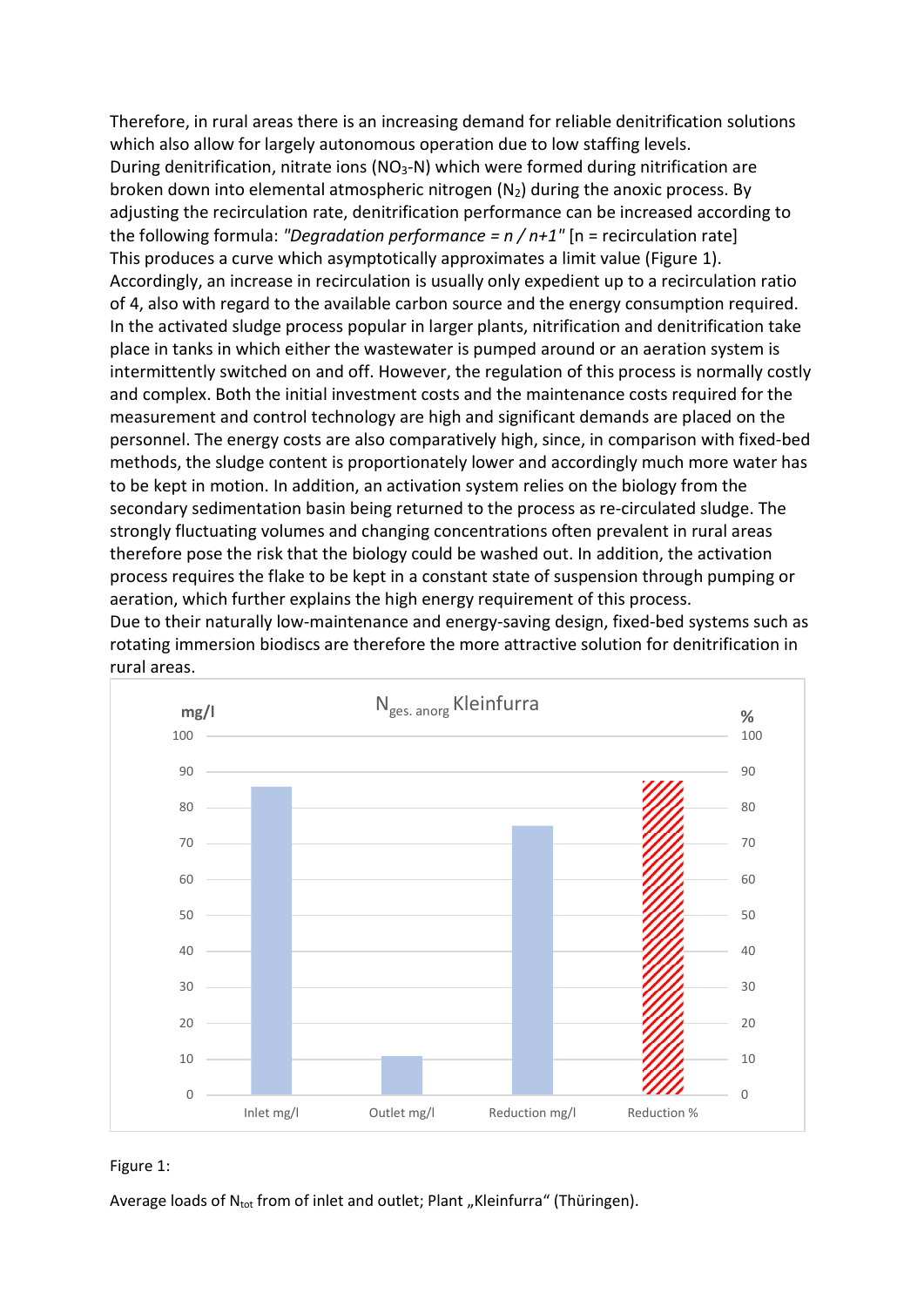### Denitrification on rotating immersion biodiscs

One of the advantages of rotating immersion biodiscs, as well as other fixed bed systems, is that the biology does not float in the solution, but is fixed in place on special growth surfaces, and therefore is not washed out with the wastewater (Fig. 2). This fixation also means that, when the biomass encounters contaminants, then a very high amount of sludge encounters only low levels of pollution. The biomass formed is accordingly robust. In addition, it is not necessary to keep the entire volume of water in motion in an energyintensive manner, but only the biomass that is directly involved in purification. The decisive factor in these systems is their controlled sludge discharge. Experience shows that the findings from the aerobic process can also be applied to the anoxic process. In order to utilise the entire surface area determined in the planning phase over decades, the growth areas must be prevented from becoming overgrown by an induced sludge discharge. Here, processes which do not attempt to artificially create a higher surface area have proven successful, since experience has shown that this surface inevitably becomes overgrown despite efforts to the contrary, and ultimately only a smooth surface remains. Rotating immersion biodiscs with smooth discs and the associated controlled sludge discharge are a technically mature solution which maintain the planned surface area long-term. Continuous development has made rotating immersion biodisc systems a market-ready and functional solution for denitrification, which simultaneously meets the previously-mentioned requirements for a modern and future-proof wastewater treatment system in rural areas, whilst offering low maintenance costs.

These systems are characterized by:

- simple management,
- **.** low maintenance requirements,
- largely autonomous operation.

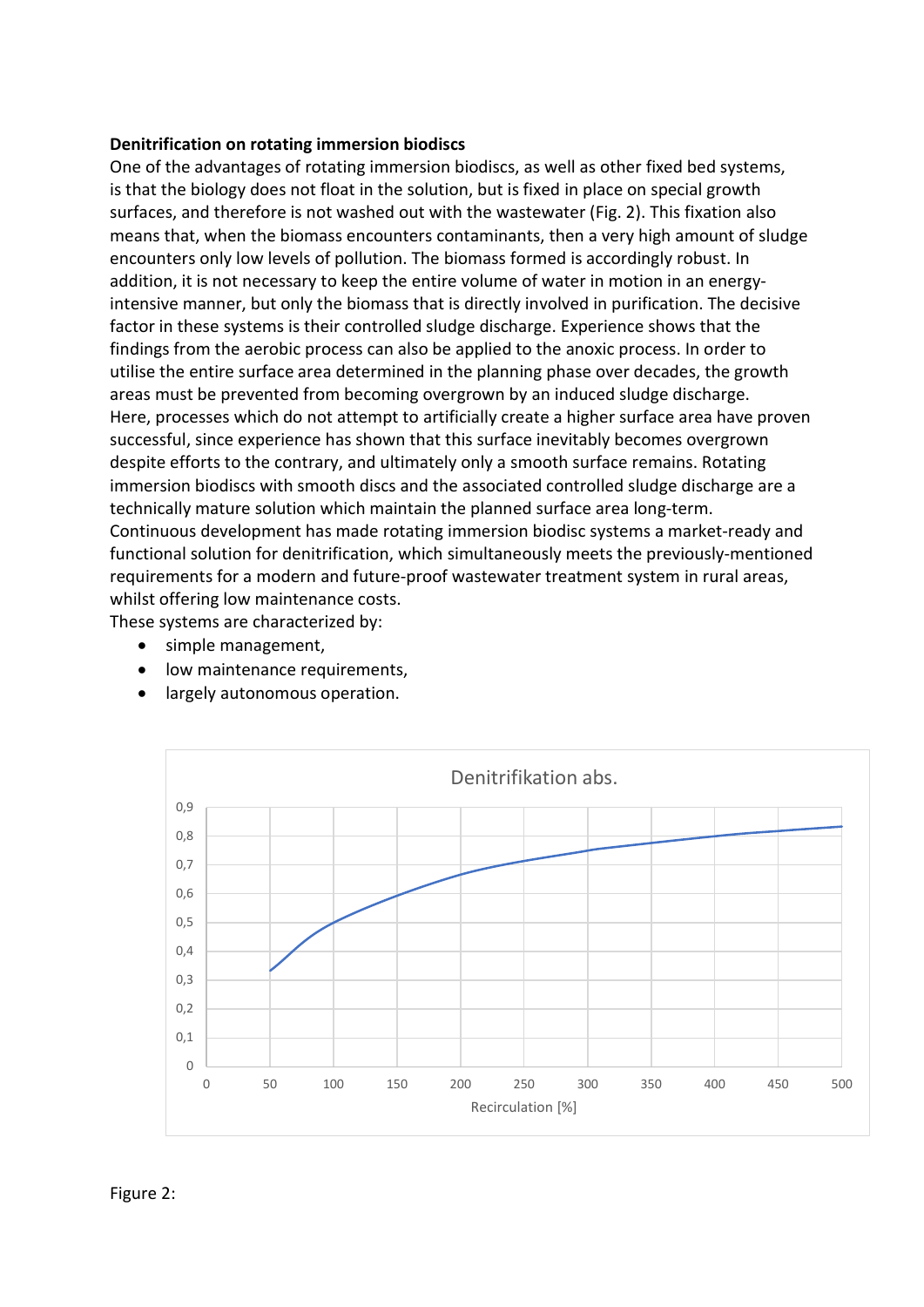Shows absolute Denitrification depending on recirculation. A significant increase in Denitrification can only be realized up to a recirculation ratio of roughly 4 (=400%)

# Applying the technology in practice

Figure 3 shows an example of a plant that works with this technology: Upper limit  $N_{\text{tot.}} < 25$  mg/l Technology with submersed discs (Leutershausen Brunst, Bavaria - Germany)



The submerged discs are clearly recognizable, which allows the continuity of the process with easy access at the same time.

The plant at Kleinfurra was built in 2019 and has been in operation since 2020. The facility is designed for 1,500 inhabitants, who are gradually being connected. The average values were determined from the summer months in 2021 and 2020 between May and November. The inflow is 85.92 mg/l, the outflow is 10.87 mg/l  $N_{\text{tot}}$ , anorg.

The reduction in  $N_{tot}$ , anorg. by a total of 87% between inflow and outflow clearly demonstrates the plant's efficiency. The average reduction over 6 months in 2 summers is 75 mg/l. The data only relate to inorganic nitrogen. If organic nitrogen is included, a higher purification performance is to be expected. The plant can operate continuously and reliably, since the system automatically discharges sludge, and is also easily accessible for visual inspections and possible maintenance.

The systems can be used as "stand-alone" systems or to upgrade and expand existing plants, e.g. pond or plant filter systems. Likewise, combination with activation systems and